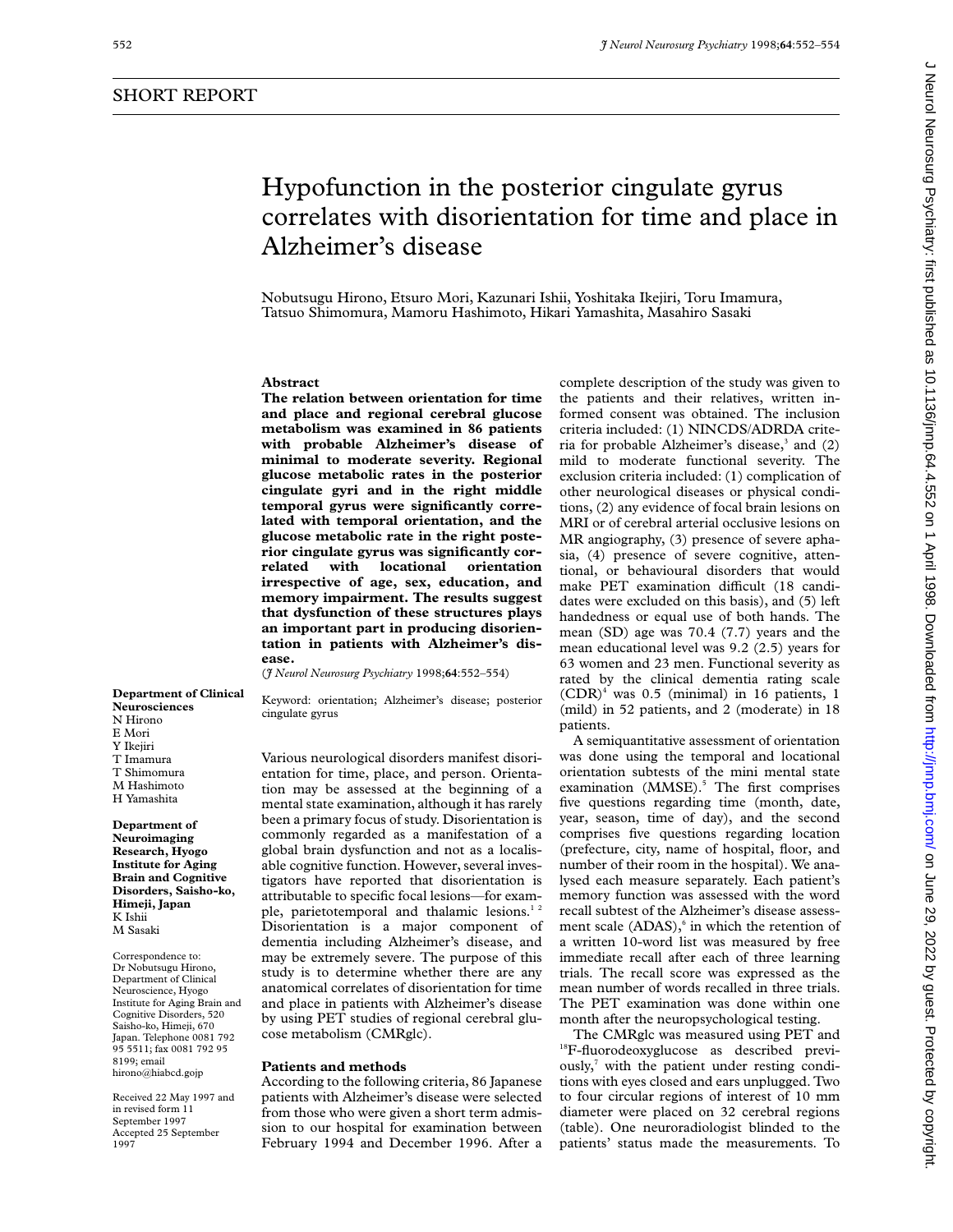*Partial correlation coefficients after controlling age, sex, education, and memory function between MMSE subtests of orientation for time and place and regional normalised cerebral glucose metabolism*

| Region                    | Orientation for time |            | Orientation for place |            |
|---------------------------|----------------------|------------|-----------------------|------------|
|                           | Left side            | Right side | Left side             | Right side |
| Superior frontal gyrus    | 0.088                | 0.046      | 0.059                 | 0.131      |
| Middle frontal gyrus      | 0.171                | 0.137      | 0.137                 | 0.207      |
| Inferior frontal gyrus    | 0.200                | 0.158      | 0.188                 | 0.163      |
| Basal frontal cortex      | 0.142                | 0.198      | 0.112                 | 0.188      |
| Anterior cingulate gyrus  | 0.131                | 0.085      | 0.067                 | 0.206      |
| Posterior cingulate gyrus | $0.384*$             | $0.381*$   | 0.291                 | $0.368*$   |
| Superior temporal gyrus   | 0.149                | 0.297      | 0.229                 | 0.260      |
| Middle temporal gyrus     | 0.231                | $0.348*$   | 0.235                 | 0.268      |
| Inferior temporal gyrus   | 0.272                | 0.339      | 0.304                 | 0.309      |
| Medial temporal region    | 0.250                | 0.209      | 0.182                 | 0.246      |
| Superior parietal lobule  | 0.150                | 0.255      | 0.051                 | 0.156      |
| Inferior parietal lobule  | 0.229                | 0.333      | 0.149                 | 0.218      |
| Lateral occipital cortex  | 0.156                | 0.225      | 0.080                 | 0.114      |
| Medial occipital cortex   | 0.094                | 0.117      | 0.103                 | 0.152      |
| Lenticular nucleus        | 0.097                | 0.058      | 0.124                 | 0.060      |
| Thalamus                  | 0.072                | 0.039      | 0.065                 | 0.080      |

 $*$  p < 0.00156.

increase the reliability, the values of CMRglc in each region were averaged. To remove the between patient difference in baseline metabolism, we employed the normalised CMRglc ratio (nCMRglc; CMRglc in a given region: average of CMRglc in the bilateral primary sensorimotor areas).

The relation between disorientation and memory function was explored by multiple linear regression analyses with each MMSE orientation score as a dependent variable, and the ADAS word recall score as an independent variable. Age, sex, and educational attainment were also entered into the model as confounders. To determine whether there were any structural correlates of disorientation, we calculated a Pearson correlation coefficient between nCMRglc of each brain region and each MMSE score. We then evaluated it by using a multiple linear regression partial correlation with each MMSE orientation score as a dependent variable and nCMRglc of each brain region as an independent variable. Demographic variables and memory test performance were incorporated in the model. As 32 repeated comparisons were involved for each subtest, we adopted a conservative  $\alpha$  level of  $0.05/32 = 0.00156$ . All statistical analyses were carried out on SAS release 6.10 (SAS Institute Inc, Cary, NC).

### **Results**

The mean (SD) MMSE score was 19.9 (4.0). The mean temporal and locational MMSE orientation scores were 2.8 (1.4) and 3.2 (1.2), respectively. The mean ADAS word recall score was 3.8 (1.4). A multiple linear regression analysis showed significant partial correlations between temporal orientation and memory function (partial  $r = 0.288$ ,  $p = 0.008$ ), between temporal orientation and age (partial *r* =0.235, p=0.032), and between locational orientation and memory function (partial *r*  $=0.281$ , p $=0.010$ ).

In the Pearson correlation analyses, the MMSE temporal orientation score correlated significantly with nCMRglc in the posterior cingulate gyrus (*r*=0.400, p<0.0001) and the medial temporal cortex (*r*=0.344, p=0.0012)



*Correlations between (A) temporal orientation score and normalised cerebral glucose metabolism in the posterior cingulate gyrus (r=0.400, p<0.0001), (B) temporal orientation score and right posterior cingulate gyrus metabolism (r=0.401, p<0.0001), and (C) locational orientation score and right posterior cingulate gyrus metabolism (r=0.385, p=0.0003). These relations remained significant after partialling out variance due to age, sex, education, and memory test performance.*

in the left side, and the posterior cingulate gyrus (*r*=0.401, p<0.0001), middle temporal gyrus (*r*=0.388, p=0.0002), inferior temporal gyrus (*r*=0.386, p=0.0002), and inferior parietal lobule  $(r=0.339, p= 0.0014)$  in the right side, and the MMSE locational orientation score correlated significantly with nCMRglc in the right posterior cingulate gyrus (*r*=0.385, p= 0.0003). After controlling for the effects of age, sex, educational attainment, and ADAS word recall score in the multiple regression analyses,